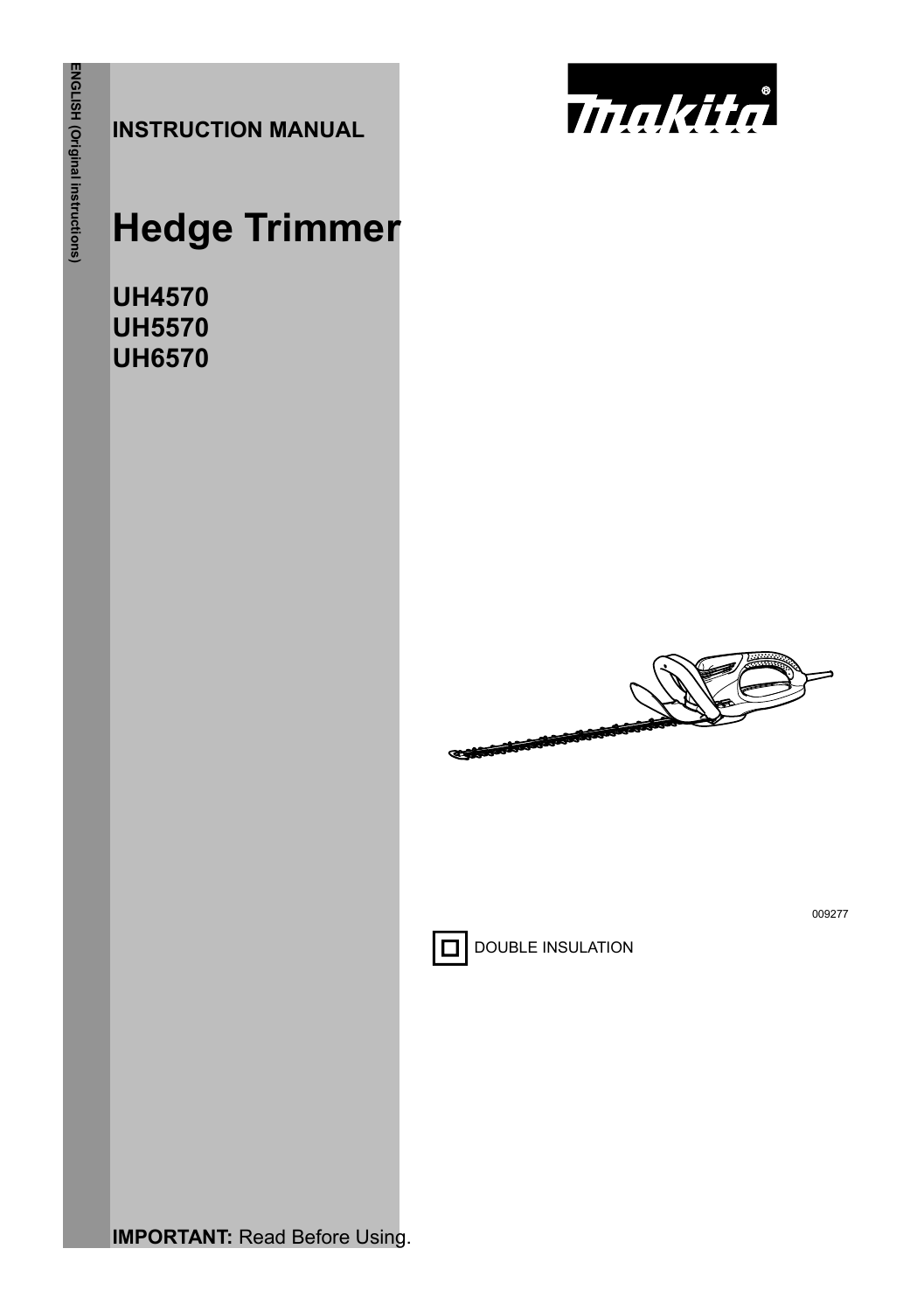#### **ENGLISH (Original instructions)**

## **SPECIFICATIONS**

| Model                                   | UH4570     | UH5570 | UH6570     |
|-----------------------------------------|------------|--------|------------|
| Blade length                            | 450 mm     | 550 mm | 650 mm     |
| Strokes per minute (min <sup>-1</sup> ) | 1.600      | 1.600  | 1.600      |
| Overall length                          | 862 mm     | 970 mm | $1.042$ mm |
| Net weight                              | 3.6 kg     | 3.7 kg | 3.8 kg     |
| Safety class                            | $\Box$ /II |        |            |

• Due to our continuing program of research and development, the specifications herein are subject to change without notice.

END220-5

• Specifications may differ from country to country.

• Weight according to EPTA-Procedure 01/2003

#### **Symbol**

D &

Ã

The following show the symbols used for the equipment. Be sure that you understand their meaning before use.

> Read instruction manual. li

- DOUBLE INSULATION
- Do not expose to rain.
- Remove plug from the mains immediately if the cable is damaged or cut.
- Only for EU countries

Do not dispose of electric equipment together with household waste material!

In observance of European Directive 2012/19/EU on waste electric and electronic equipment and its implementation in accordance with national law, electric equipment that have reached the end of their life must be collected separately and returned to an environmentally compatible recycling facility.<br>
ENE014-1

#### **Intended use**

The tool is intended for trimming hedges.<br> $E = 22.5$ 

#### **Power supply**

The tool should be connected only to a power supply of the same voltage as indicated on the nameplate, and can only be operated on single-phase AC supply. They are double-insulated and can, therefore, also be used from sockets without earth wire.

#### **Noise**

ENG905-1

The typical A-weighted noise level determined according to EN60745:

Sound pressure level  $(L_{pA})$ : 89.9 dB(A) Sound power level (L<sub>WA</sub>) : 97.9 dB(A) Uncertainty (K) : 1.5 dB(A)

#### **Wear ear protection**

#### **Vibration**

The vibration total value (tri-axial vector sum) determined according to EN60745:

Work mode : hedge trimming Vibration emission  $(a_h)$  : 6.7 m/s<sup>2</sup> Uncertainty (K) :  $1.5 \text{ m/s}^2$ 

ENG901-1

ENG900-1

- The declared vibration emission value has been measured in accordance with the standard test method and may be used for comparing one tool with another.
- The declared vibration emission value may also be used in a preliminary assessment of exposure.

#### **WARNING:**

- The vibration emission during actual use of the power tool can differ from the declared emission value depending on the ways in which the tool is used.
- Be sure to identify safety measures to protect the operator that are based on an estimation of exposure in the actual conditions of use (taking account of all parts of the operating cycle such as the times when the tool is switched off and when it is running idle in addition to the trigger time).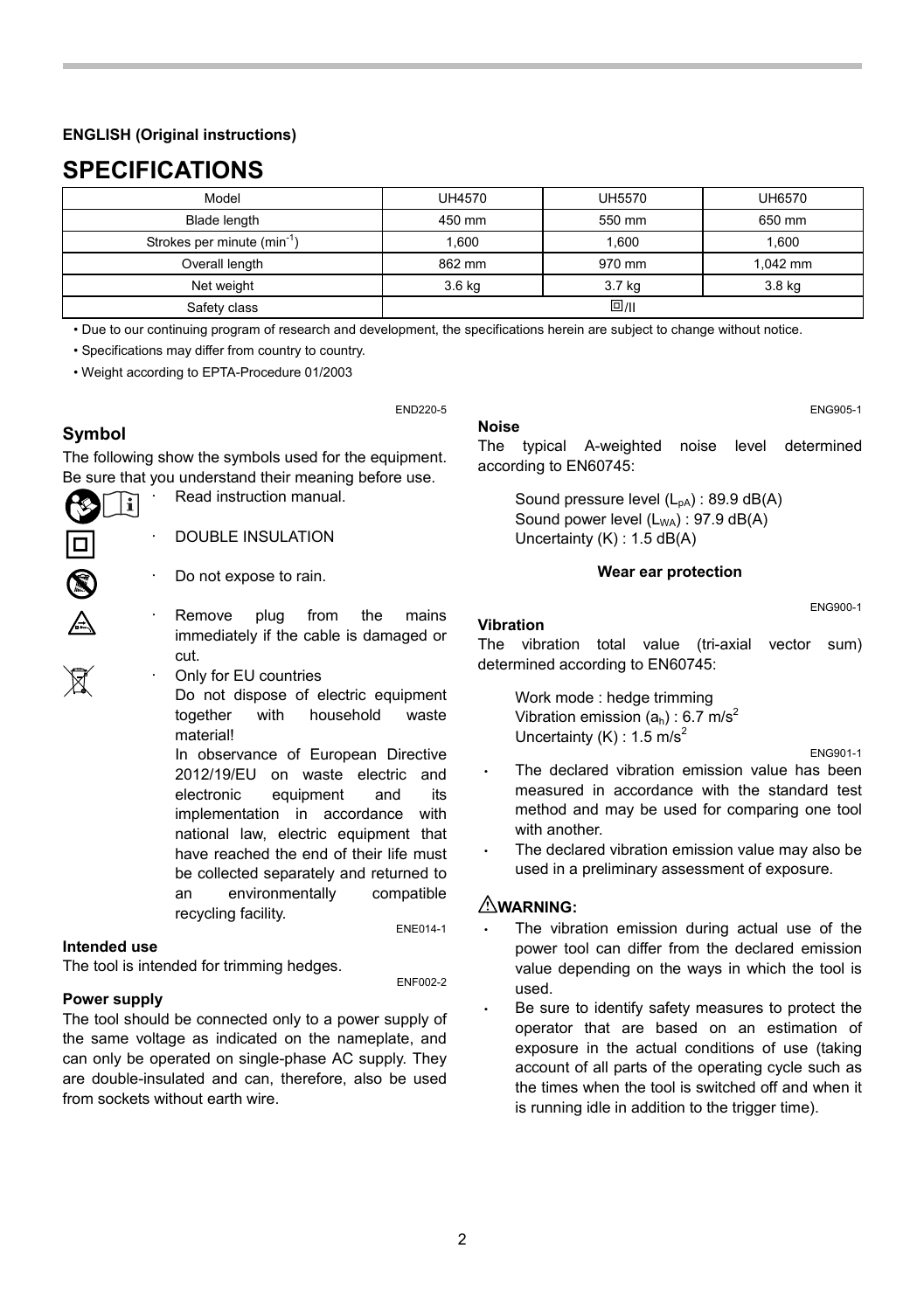ENH021-7

#### **For European countries only**

#### **EC Declaration of Conformity**

**We Makita Corporation as the responsible manufacturer declare that the following Makita machine(s):** 

Designation of Machine:

Hedge Trimmer

Model No./ Type: UH4570, UH5570, UH6570 Specifications: see "SPECIFICATIONS" table.

are of series production and

## **Conforms to the following European Directives:**

2000/14/EC, 2006/42/EC

And are manufactured in accordance with the following standards or standardised documents:

EN60745

The technical documentation is kept by:

Makita International Europe Ltd.

Technical Department,

Michigan Drive, Tongwell,

Milton Keynes, Bucks MK15 8JD, England

The conformity assessment procedure required by Directive 2000/14/EC was in Accordance with annex V. Measured Sound Power Level: 98dB (A) Guaranteed Sound Power Level: 100dB (A)

30.1.2009

000230

Tomoyasu Kato Director

Makita Corporation 3-11-8, Sumiyoshi-cho, Anjo, Aichi, 446-8502, JAPAN

GEA005-3

## **General Power Tool Safety Warnings**

**WARNING Read all safety warnings and all instructions.** Failure to follow the warnings and instructions may result in electric shock, fire and/or serious injury.

## **Save all warnings and instructions for future reference.**

The term "power tool" in the warnings refers to your mains-operated (corded) power tool or battery-operated (cordless) power tool.

#### **Work area safety**

1. **Keep work area clean and well lit.** Cluttered or dark areas invite accidents.

- 2. **Do not operate power tools in explosive atmospheres, such as in the presence of flammable liquids, gases or dust.** Power tools create sparks which may ignite the dust or fumes.
- 3. **Keep children and bystanders away while operating a power tool.** Distractions can cause you to lose control.

#### **Electrical safety**

- 4. **Power tool plugs must match the outlet. Never modify the plug in any way. Do not use any adapter plugs with earthed (grounded) power tools.** Unmodified plugs and matching outlets will reduce risk of electric shock.
- 5. **Avoid body contact with earthed or grounded surfaces such as pipes, radiators, ranges and refrigerators.** There is an increased risk of electric shock if your body is earthed or grounded.
- 6. **Do not expose power tools to rain or wet conditions.** Water entering a power tool will increase the risk of electric shock.
- 7. **Do not abuse the cord. Never use the cord for carrying, pulling or unplugging the power tool. Keep cord away from heat, oil, sharp edges or moving parts.** Damaged or entangled cords increase the risk of electric shock.
- 8. **When operating a power tool outdoors, use an extension cord suitable for outdoor use.** Use of a cord suitable for outdoor use reduces the risk of electric shock.
- 9. **If operating a power tool in a damp location is unavoidable, use a residual current device (RCD) protected supply.** Use of an RCD reduces the risk of electric shock.
- 10. **Use of power supply via a RCD with a rated residual current of 30mA or less is always recommended.**

#### **Personal safety**

- 11. **Stay alert, watch what you are doing and use common sense when operating a power tool. Do not use a power tool while you are tired or under the influence of drugs, alcohol or medication.** A moment of inattention while operating power tools may result in serious personal injury.
- 12. **Use personal protective equipment. Always wear eye protection.** Protective equipment such as dust mask, non-skid safety shoes, hard hat, or hearing protection used for appropriate conditions will reduce personal injuries.
- 13. **Prevent unintentional starting. Ensure the switch is in the off-position before connecting to power source and/or battery pack, picking up or carrying the tool.** Carrying power tools with your finger on the switch or energising power tools that have the switch on invites accidents.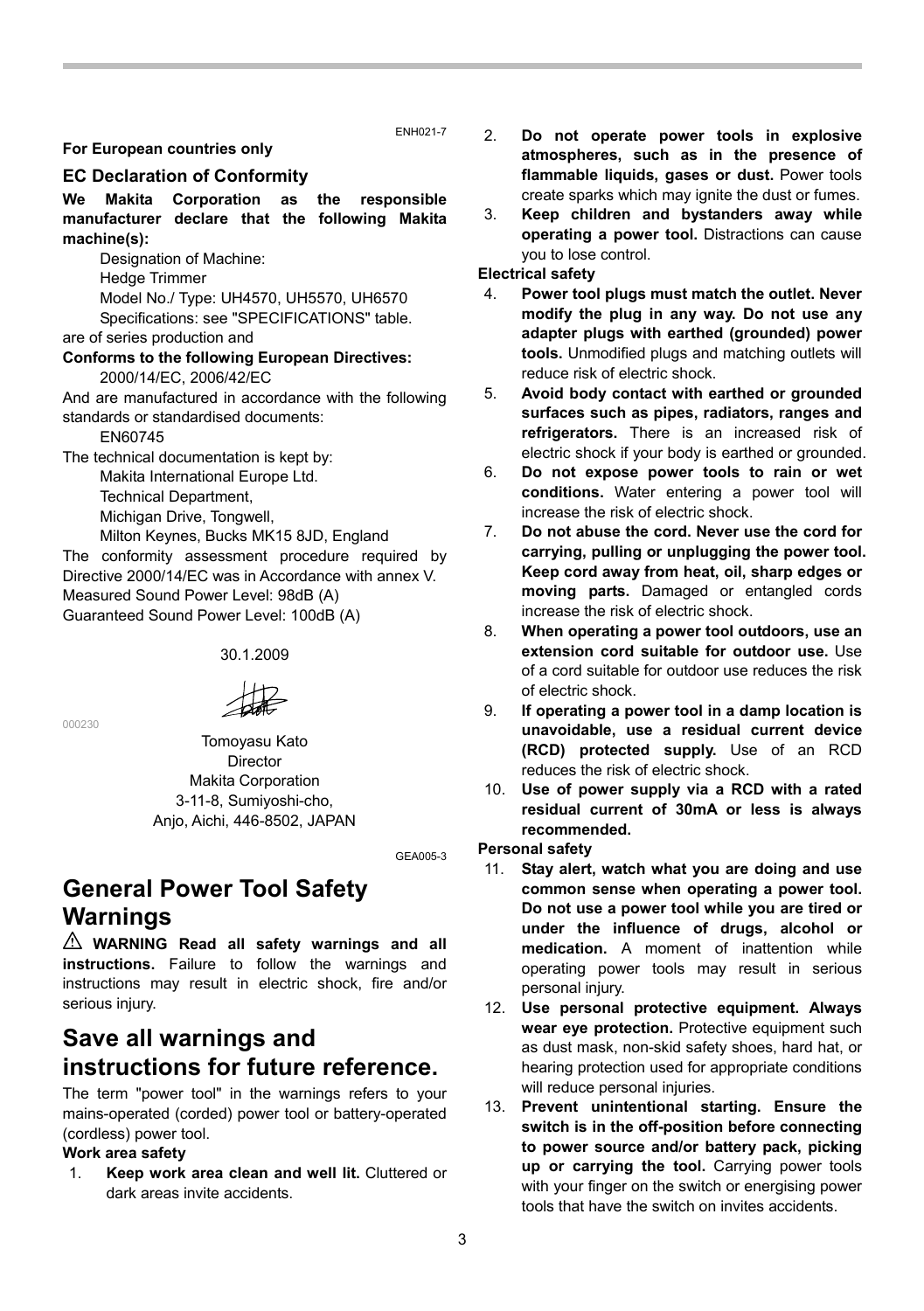- 14. **Remove any adjusting key or wrench before turning the power tool on.** A wrench or a key left attached to a rotating part of the power tool may result in personal injury.
- 15. **Do not overreach. Keep proper footing and balance at all times.** This enables better control of the power tool in unexpected situations.
- 16. **Dress properly. Do not wear loose clothing or jewellery. Keep your hair, clothing, and gloves away from moving parts.** Loose clothes, jewellery or long hair can be caught in moving parts.
- 17. **If devices are provided for the connection of dust extraction and collection facilities, ensure these are connected and properly used.** Use of dust collection can reduce dustrelated hazards.

#### **Power tool use and care**

- 18. **Do not force the power tool. Use the correct power tool for your application.** The correct power tool will do the job better and safer at the rate for which it was designed.
- 19. **Do not use the power tool if the switch does not turn it on and off.** Any power tool that cannot be controlled with the switch is dangerous and must be repaired.
- 20. **Disconnect the plug from the power source and/or the battery pack from the power tool before making any adjustments, changing accessories, or storing power tools.** Such preventive safety measures reduce the risk of starting the power tool accidentally.
- 21. **Store idle power tools out of the reach of children and do not allow persons unfamiliar with the power tool or these instructions to operate the power tool.** Power tools are dangerous in the hands of untrained users.
- 22. **Maintain power tools. Check for misalignment or binding of moving parts, breakage of parts and any other condition that may affect the power tool's operation. If damaged, have the power tool repaired before use.** Many accidents are caused by poorly maintained power tools.
- 23. **Keep cutting tools sharp and clean.** Properly maintained cutting tools with sharp cutting edges are less likely to bind and are easier to control.
- 24. **Use the power tool, accessories and tool bits etc. in accordance with these instructions, taking into account the working conditions and the work to be performed.** Use of the power tool for operations different from those intended could result in a hazardous situation.

#### **Service**

25. **Have your power tool serviced by a qualified repair person using only identical replacement parts.** This will ensure that the safety of the power tool is maintained.

- 26. **Follow instruction for lubricating and changing accessories.**
- 27. **Keep handles dry, clean and free from oil and grease.**  $CED041-9$

## **HEDGE TRIMMER SAFETY WARNINGS**

- 1. **Keep all parts of the body away from the cutter blade. Do not remove cut material or hold material to be cut when blades are moving. Make sure the switch is off when clearing jammed material.** A moment of inattention while operating the hedge trimmer may result in serious personal injury.
- 2. **Carry the hedge trimmer by the handle with the cutter blade stopped. When transporting or storing the hedge trimmer always fit the cutting device cover.** Proper handling of the hedge trimmer will reduce possible personal injury from the cutter blades.
- 3. **Hold the power tool by insulated gripping surfaces only, because the cutter blade may contact hidden wiring or its own cord.** Cutter blades contacting a "live" wire may make exposed metal parts of the power tool "live" and could give the operator an electric shock.
- 4. **Keep cable away from cutting area.** During operation the cable may be hidden in shrubs and can be accidentally cut by the blade.
- 5. Do not use the hedge trimmer in the rain or in wet or very damp conditions. The electric motor is not waterproof.
- 6. First-time users should have an experienced hedge trimmer user show them how to use the trimmer.
- 7. The hedge trimmer must not be used by children or young persons under 18 years of age. Young persons over 16 years of age may be exempted from this restriction if they are undergoing training under the supervision of an expert.
- 8. Use the hedge trimmer only if you are in good physical condition. If you are tired, your attention will be reduced. Be especially careful at the end of a working day. Perform all work calmly and carefully. The user is responsible for all damages to third parties.
- 9. Never use the trimmer when under the influence of alcohol, drugs or medication.
- 10. Check to make sure that the voltage and frequency of the power supply correspond to the specifications given on the identification plate. We recommend the use of a residual-currentoperated circuit breaker (ground-fault circuit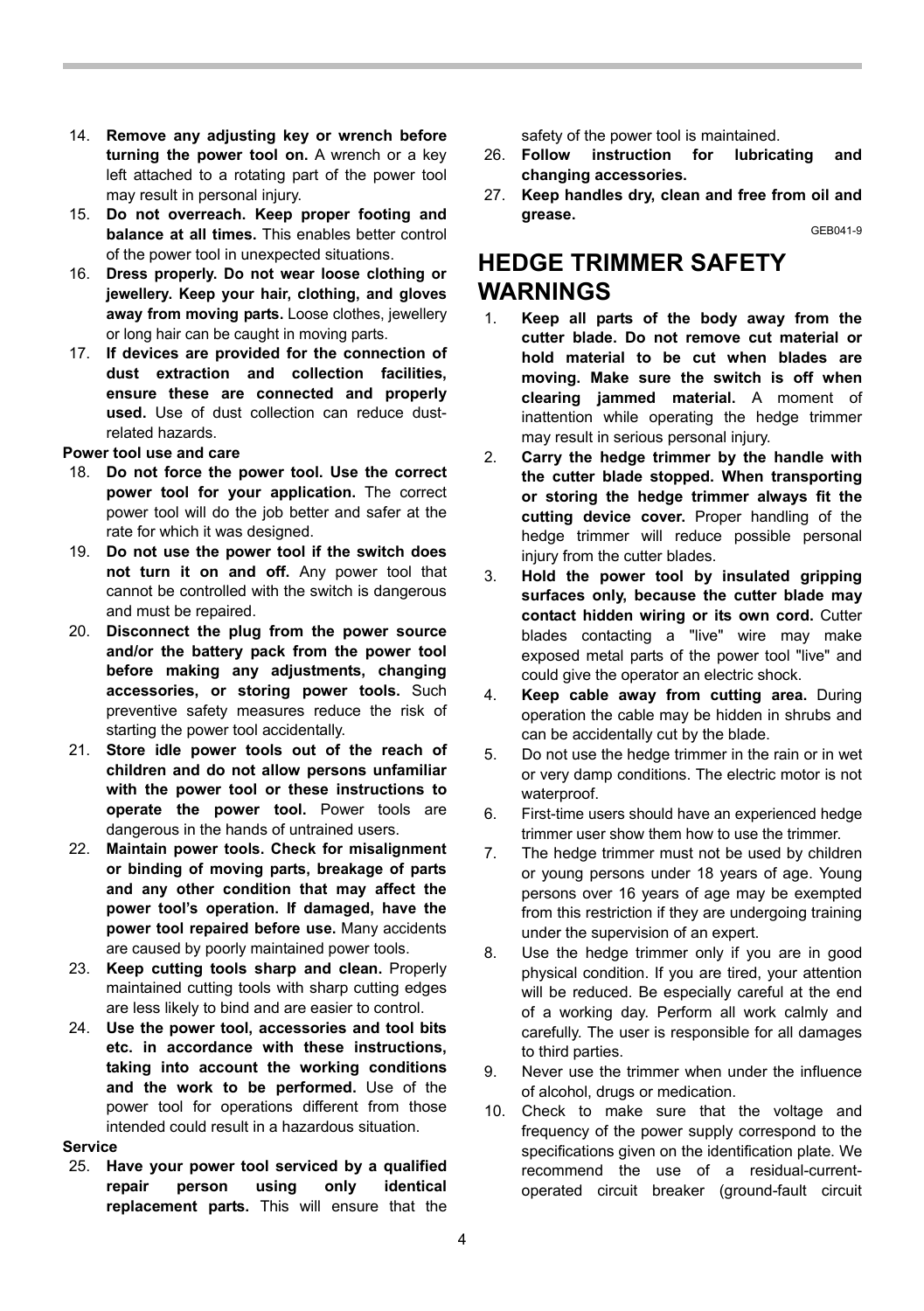interrupter) with a tripping current of 30 mA or less, or an earth leakage current protector.

- 11. Work gloves of stout leather are part of the basic equipment of the hedge trimmer and must always be worn when working with it. Also wear sturdy shoes with anti-skid soles.
- 12. Before starting work check to make sure that the trimmer is in good and safe working order. Ensure guards are fitted properly. Check cable for damage before starting work and replace if necessary. The hedge trimmer must not be used unless fully assembled.
- 13. Keep cable away from the cutting area. Always work in such a way that the extension power cord is behind you.
- 14. Remove plug from the mains immediately if cable is damaged or cut.
- 15. Make sure you have a secure footing before starting operation.
- 16. Hold the tool firmly when using the tool.
- 17. Do not operate the tool at no-load unnecessarily.
- 18. Immediately switch off the motor and unplug the mains plug if the cutter should come into contact with a fence or other hard object. Check the cutter for damage, and if damaged repair immediately.
- 19. Before checking the cutter, taking care of faults, or removing material caught in the cutter, always switch off the trimmer and unplug the mains plug.
- 20. Switch off the trimmer and disconnect and secure the mains plug before doing any maintenance work.
- 21. When moving the hedge trimmer to another location, including during work, always unplug the mains plug and put the blade cover on the cutter blades. Never carry or transport the trimmer with the cutter running. Never grasp the cutter with your hands.
- 22. Clean the hedge trimmer and especially the cutter after use, and before putting the trimmer into storage for extended periods. Lightly oil the cutter and put on the cover. The cover supplied with the unit can be hung on the wall, providing a safe and practical way to store the hedge trimmer.
- 23. Store the hedge trimmer with the cover on, in a dry room. Keep it out of reach of children. Never store the trimmer outdoors.
- 24. **Do not operate the tool at no-load unnecessarily.**

## **SAVE THESE INSTRUCTIONS.**

#### **WARNING:**

**DO NOT let comfort or familiarity with product (gained from repeated use) replace strict adherence to safety rules for the subject product. MISUSE or** 

**failure to follow the safety rules stated in this instruction manual may cause serious personal injury.** 

## **FUNCTIONAL DESCRIPTION**

#### **CAUTION:**

• Always be sure that the tool is switched off and unplugged before adjusting or checking function on the tool.

#### **Switch action**



1. Switch trigger B

- 2. Switch trigger A
- 3. Switch trigger C

For your safety, this tool is equipped with a triple switching system. To turn on the tool, press two out of three triggers A, B and C. Release either one of the two pressed triggers to turn off. The sequence of switching is unimportant as the tool only starts when both switches are activated.

#### **Straight cut**



To trim the hedge straight, pull triggers A and B. **Vertical cut** 



Cut upwards with both hands pull the switch triggers B and C and move it in front of your body.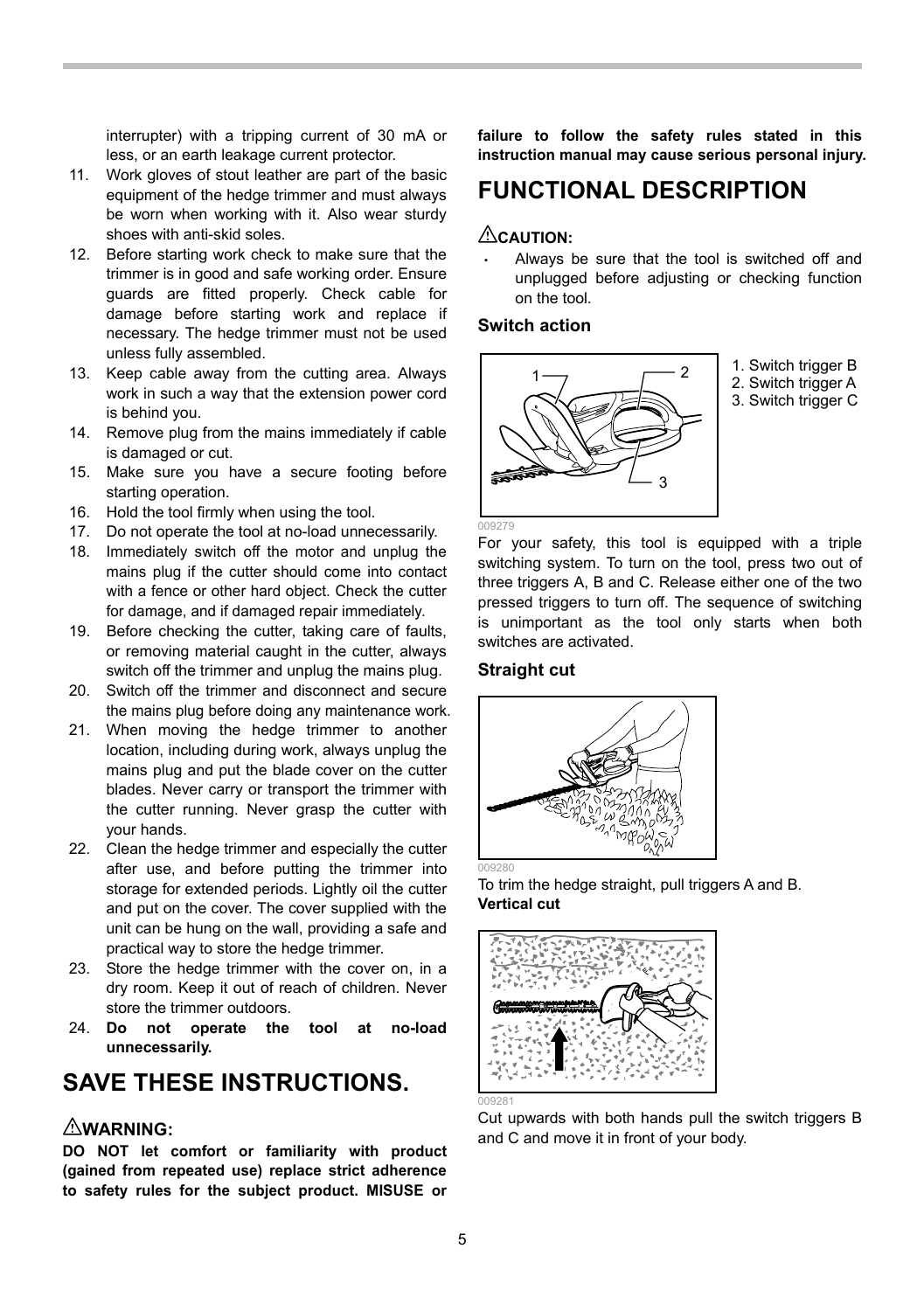#### **Far area cut**



To trim the hedge in far area with both hands pull the switch triggers A and C.

## **ASSEMBLY**

### **CAUTION:**

Always be sure that the tool is switched off and unplugged before carrying out any work on the tool.

#### **Engage the extension cord**

### **CAUTION:**

**Waist cord hook CAUTION:** 

Make sure that the extension cord is unplugged to the mains outlet.

When engaging the extension cord, secure it to the tool's cord with the hook complete. Attach the hook about 100 - 200 mm from the extension cord connector. This will help prevent unintentional disconnection.



- 1. Hook complete
- 2. Tool's cord
- 3. Extension cord
- 5. Extension cord 7. Waist cord hook

3. Tool's cord 4. Hook complete

009278 6. Holder

Press in or pull out the cord through the opening of the holder.



1. Holder 2. Cord

#### **CAUTION:**

• Do not force the opening of the holder. Failure to do so may cause deflection and damage to it.

#### **Arm cord hook (Accessory)**

#### **CAUTION:**

• Do not attach the holder of arm cord hook to other than the extension cord. Do not attach it in a position closer to the tool beyond the hook complete hooks. Failure to do so may cause an accident or personal injury.

#### or personal injury. Attach firmly one hook of the hook complete to the tool's cord and the other hook of hook complete to the extension cord. Working with the tool with a sole hook only attached may cause an accident and injury.

• Do not attach the holder of waist cord hook to other than the extension cord. Do not attach it in a position closer to the tool beyond the hook complete. Failure to do so may cause an accident

Using the waist cord hook helps to minimizing a risk of cutting off the extension cord unexpectedly caused by the loose extension cord.



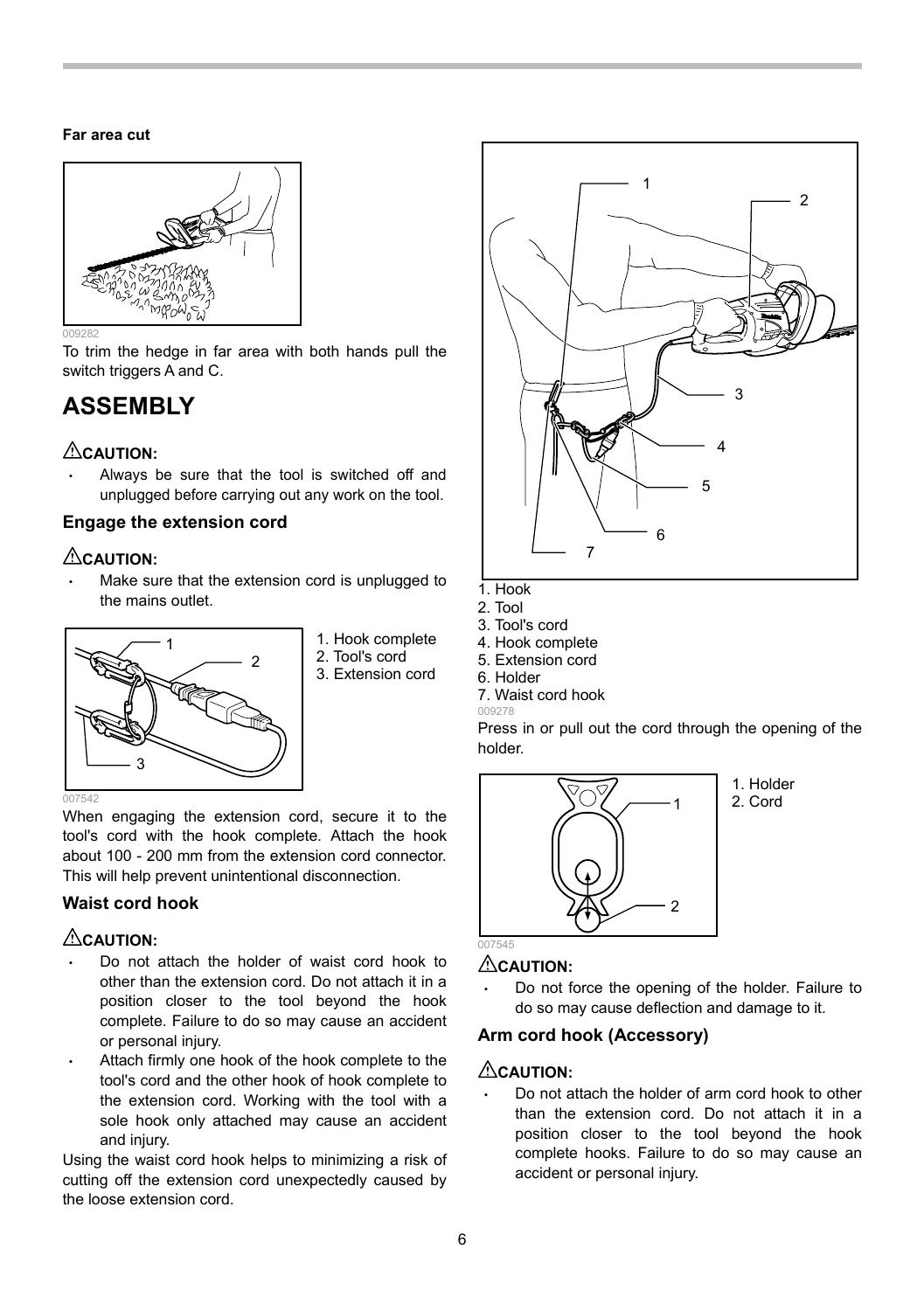Attach firmly one hook of the hook complete to the tool's cord and the other hook of hook complete to the extension cord. Working with the tool with a sole hook only attached may cause an accident and injury.

Using the arm cord hook helps to minimize a risk of cutting off the extension cord unexpectedly caused by the loose extension cord.



Attach firmly the arm cord hook placing around your arm and pass the extension cord through the holder. The length of the arm cord hook band is adjustable.

#### **NOTE:**

- Do not pass the extension cord through the band.
- Do not force the opening of the holder. Failure to do so may cause deflection and damage to it.
- Using the arm cord hook together with the waist cord hook is more helpful.

## **OPERATION**

### **CAUTION:**

- Be careful not to accidentally contact a metal fence or other hard objects while trimming. The blade will break and may cause serious injury.
- Overreaching with a hedge trimmer, particularly from a ladder, is extremely dangerous. Do not work from anything wobbly or infirm.

Do not attempt to cut branches thicker than 10 mm diameter with this trimmer. These should first be cut with shears down to the hedge trimming level.



#### **CAUTION:**

• Do not cut off dead trees or similar hard objects. Failure to do so may damage the tool.

Hold the trimmer with both hands pull the switch trigger A or B and move it in front of your body.



As a basic operation, tilt the blades towards the trimming direction and move it calmly and slowly at the speed rate of 3 - 4 seconds per meter.





- 1. Trimming direction
- 2. Tilt the blades 3. Hedge surface
- to be trimmed

To cut a hedge top evenly, it helps to tie a string at the desired hedge height and to trim along it, using it as a reference line.



Attaching the chip receiver (accessory) on the tool when trimming the hedge straight can avoid cut off leaves' being thrown away.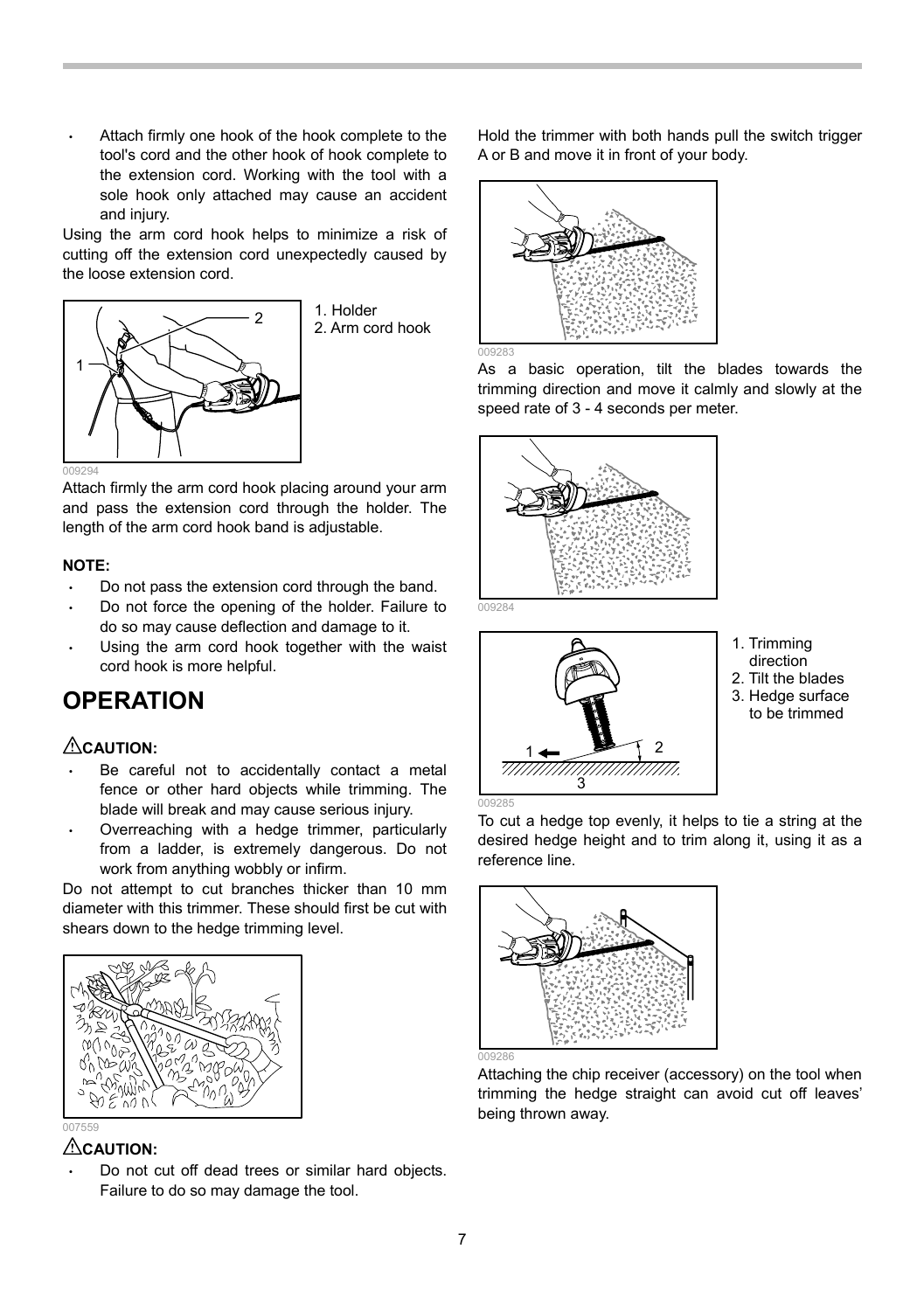

To cut a hedge side evenly, it helps to cut from the bottom upwards.



Trim boxwood or rhododendron from the base toward the top for a nice appearance and good job.



#### **Installing or removing chip receiver (accessory)**

#### **CAUTION:**

Always be sure that the tool is switched off and unplugged before installing or removing chip receiver.

#### **NOTE:**

- When replacing the chip receiver, always wear gloves so that hands and face does not directly contact the blade. Failure to do so may cause personal injury.
- Always be sure to remove the blade cover before installing the chip receiver.
- The chip receiver receives cut-off leaves and alleviates collecting thrown-away leaves. This can be installed on either side of the tool.



- 1. Press
- 2. Chip receiver
- 3. Nut
- 4. Shear blade

Press the chip receiver on the shear blades so that its slits overlap with the nuts on the shear blades. At this time, make sure that the chip receiver does not contact branch catcher at the top of the shear blades.



1. Nut 2. Branch catcher

At this time, the chip receiver needs to be installed so that its hooks fit into grooves in the shear blade unit.



- 1. Hooks 2. Fit the hooks
- into groove
- 3. Grooves

To remove the chip receiver, press its lever on both sides so that the hooks are unlocked.



1. Press the levers on both sides 2. Unlock the hooks

## **CAUTION:**

The blade cover (standard equipment) cannot be installed on the tool with the chip receiver being installed. Before carrying or storing, uninstall the chip receiver and then install the blade cover to avoid blade exposure.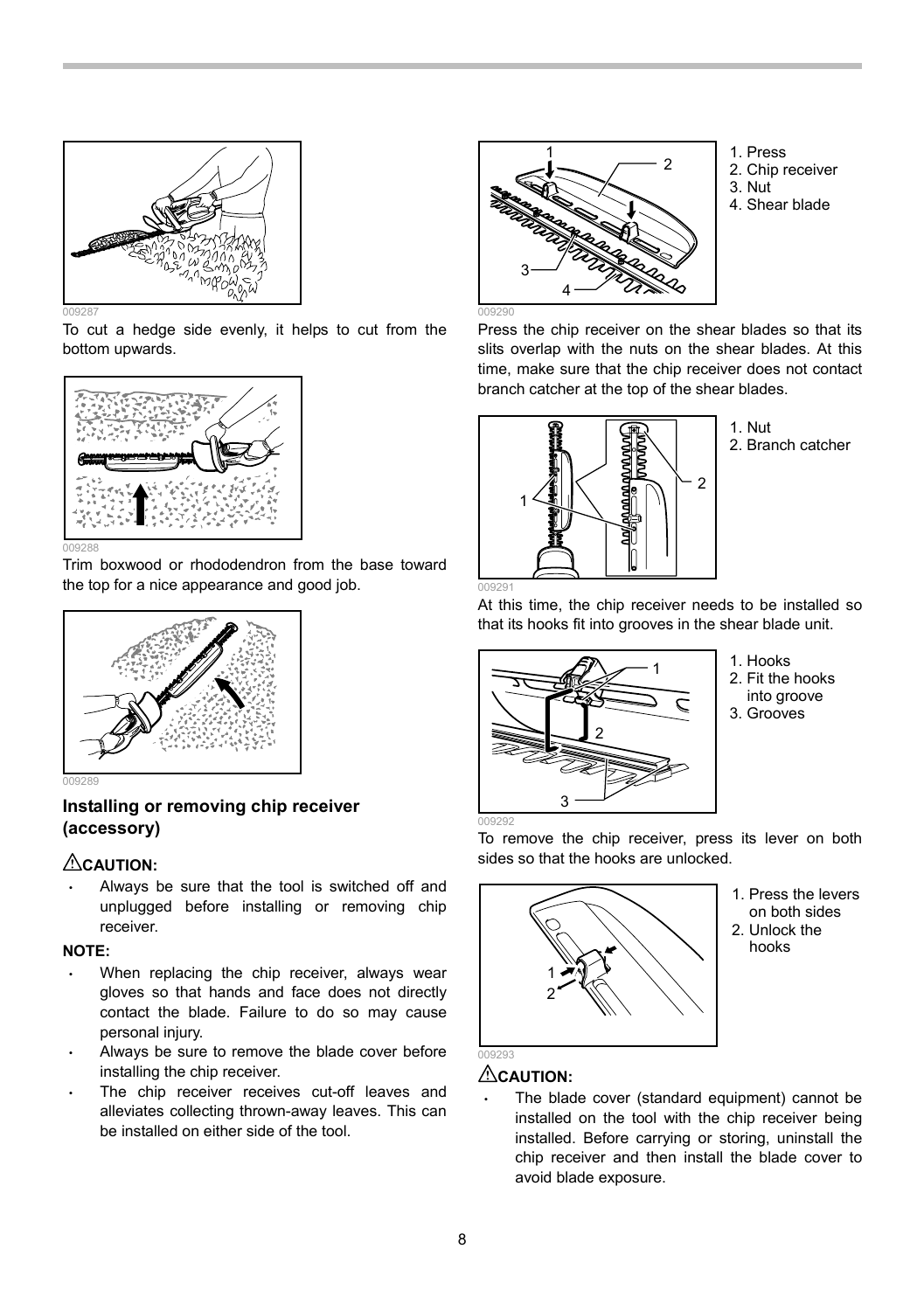#### **NOTE:**

- Check the chip receiver for secure installment before use.
- Never try to uninstall the chip receiver by an excessive force with its hooks locked in the blade unit grooves. Using the excessive force may damage it.

## **MAINTENANCE**

### **CAUTION:**

• Always be sure that the tool is switched off and unplugged before attempting to perform inspection or maintenance.

#### **Cleaning the tool**

Clean out the tool by wiping off dust with a dry or soapdipped rag.

#### **CAUTION:**

Never use gasoline, benzine, thinner, alcohol or the like. Discoloration, deformation or cracks may result.

#### **Blade maintenance**

Smear the blade before and once per hour during operation using machine oil or similars.

After operation, remove dust from both sides of the blade with wired brush, wipe off it with a rag and then apply enough low-viscosity oil, such as machine oil etc. and spray-type lubricating oil.

#### **CAUTION:**

• Do not wash the blades in water. Failure to do so may cause rust or damage on the tool.

#### **Removing or installing shear blade**

#### **CAUTION:**

- Before removing or installing shear blade, always be sure that the tool is switched off and unplugged.
- When replacing the shear blade, always wear gloves without removing blade cover so that hands and face does not directly contact the blade. Failure to do so may cause personal injury.

#### **NOTE:**

- Do not wipe off grease from the gear and crank. Failure to do so may cause damage to the tool.
- For specific way of removing and installing shear blades refer to the reverse of a package for accessory shear blades.

#### **Removing the shear blades**

Reverse the tool and loosen four screws.



1. Screws 2. Blade cover

### **NOTE:**

Be careful not to get your hands dirty as grease is applied in the shear blade driving area.

Remove the under cover.



1. Under cover

2. Blade cover

Remove the gear housing cover.



1. Gear housing cover

1. Crank

Set the crank at the angle as shown in the figure with a slotted bit screwdriver.



Remove two screws from the shear blades and the shear blade unit will be taken out.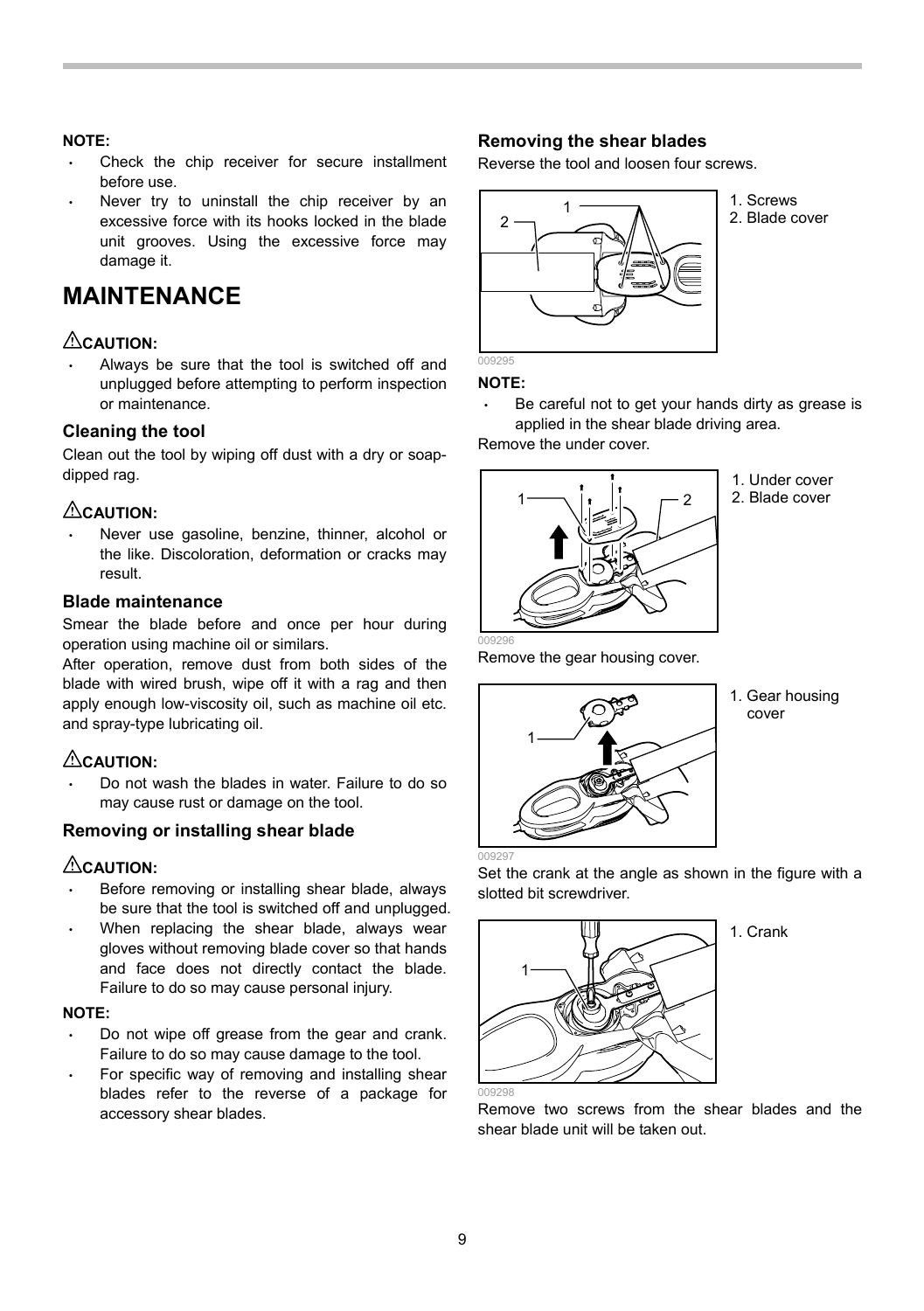

away by mistake. **Installing the shear blade** 

**CAUTION:** 

new shear blades.

1. Screws 2. Shear blade



Place the new shear blades on the tool so that the oval holes in the shear blades fit onto the crank. Overlap the holes in the shear blades with the screw holes in the tool and then secure them with two screws.

Check the crank for smooth turn with a slotted bit



1. Ellipse of shear blade 2. Crank

1  $\begin{picture}(180,10) \put(0,0){\line(1,0){100}} \put(10,0){\line(1,0){100}} \put(10,0){\line(1,0){100}} \put(10,0){\line(1,0){100}} \put(10,0){\line(1,0){100}} \put(10,0){\line(1,0){100}} \put(10,0){\line(1,0){100}} \put(10,0){\line(1,0){100}} \put(10,0){\line(1,0){100}} \put(10,0){\line(1,0){100}} \put(10,0){\line(1,0){100}}$ 1. Crank

blades to the periphery of the crank.

Overlap the oval hole in the upper blade with that in the lower one.

• Return the gear to the original position in such a manner as it was installed if it should be taken

Prepare 4 removed screws (For under cover), 2 screws (For shear blade), gear housing cover, under cover, and

Adjust the crank position as shown in the figure. At this time, apply some grease provided with new shear



1. Ellipse of shear blade

Take out the blade cover from the old shear blades and fit it onto the new ones for easy handling during the replacement of blades.



1. Crank

screwdriver.

Install the gear housing, under cover on the tool. Tighten the screw firmly.

Remove the blade cover and then turn on the tool to check it for proper movement.

#### **NOTE:**

When the shear blades does not operate properly, there is a poor fit between the blades and crank. Redo from the beginning.

#### **Storage**

The hook hole in the bottom of the blade cover is convenient for hanging the tool from a nail or screw on the wall.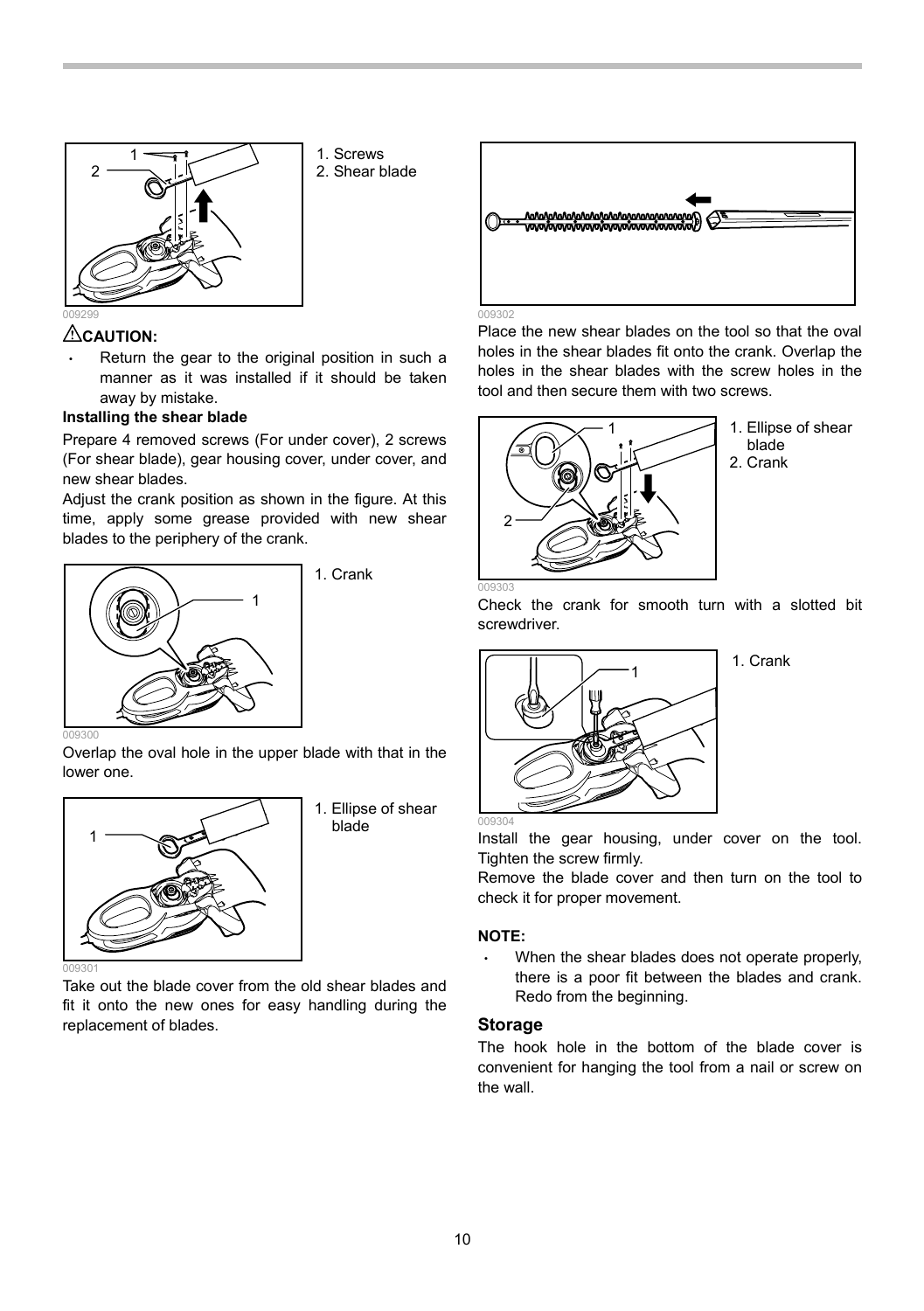

Put the blade cover on the shear blades so that the blades are not exposed. Store the tool out of the reach of children carefully.

Store the tool in the place not exposed to water and rain. To maintain product SAFETY and RELIABILITY, repairs, carbon brush inspection and replacement, any other maintenance or adjustment should be performed by Makita Authorized Service Centers, always using Makita replacement parts.

## **OPTIONAL ACCESSORIES**

#### **CAUTION:**

These accessories or attachments are recommended for use with your Makita tool specified in this manual. The use of any other accessories or attachments might present a risk of injury to persons. Only use accessory or attachment for its stated purpose.

If you need any assistance for more details regarding these accessories, ask your local Makita Service Center.

- Blade cover
- Hook complete
- Shear blade assembly
- Waist cord hook
- Arm cord hook

#### **NOTE:**

Some items in the list may be included in the tool package as standard accessories. They may differ from country to country.